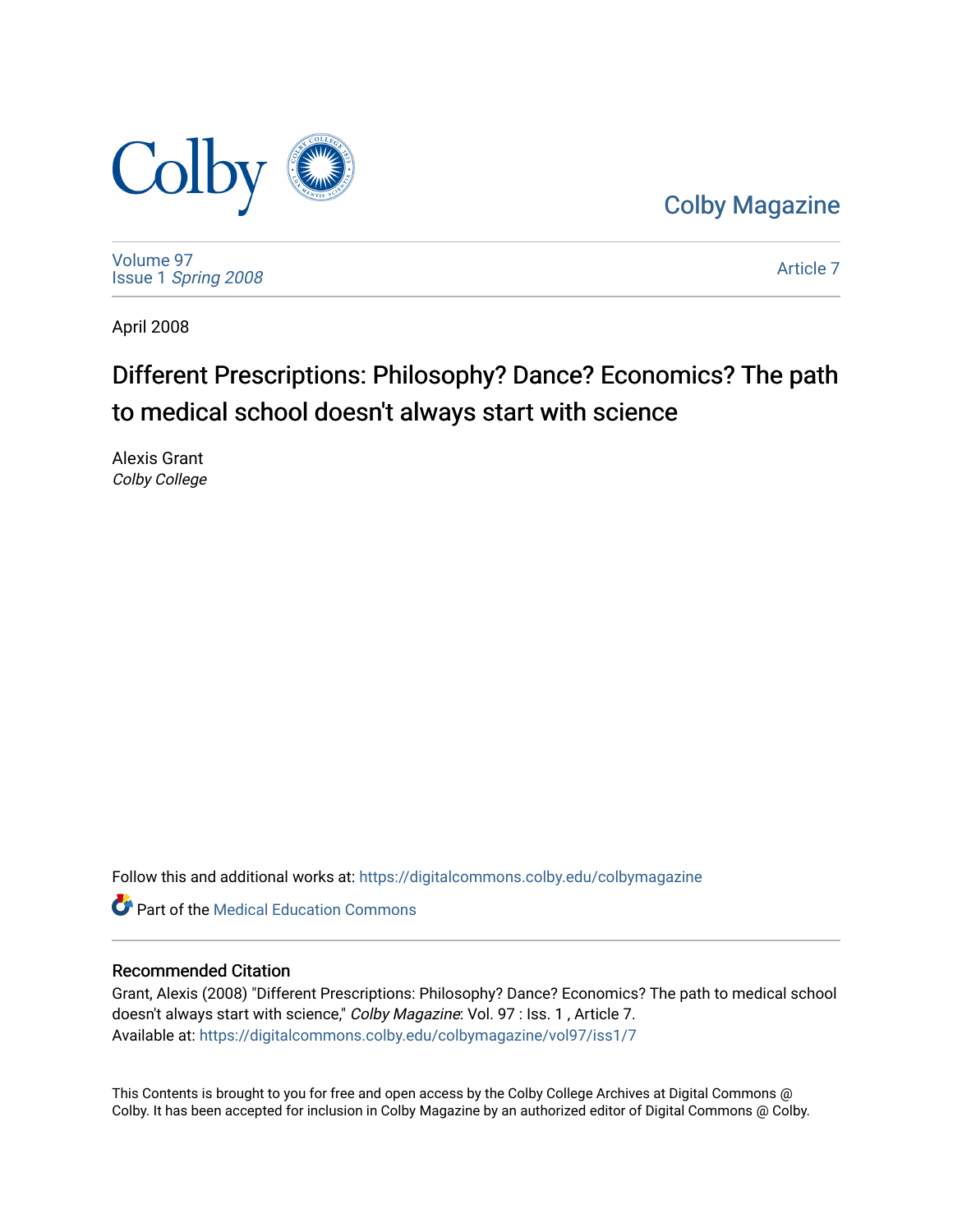

By Alexis Grant '03

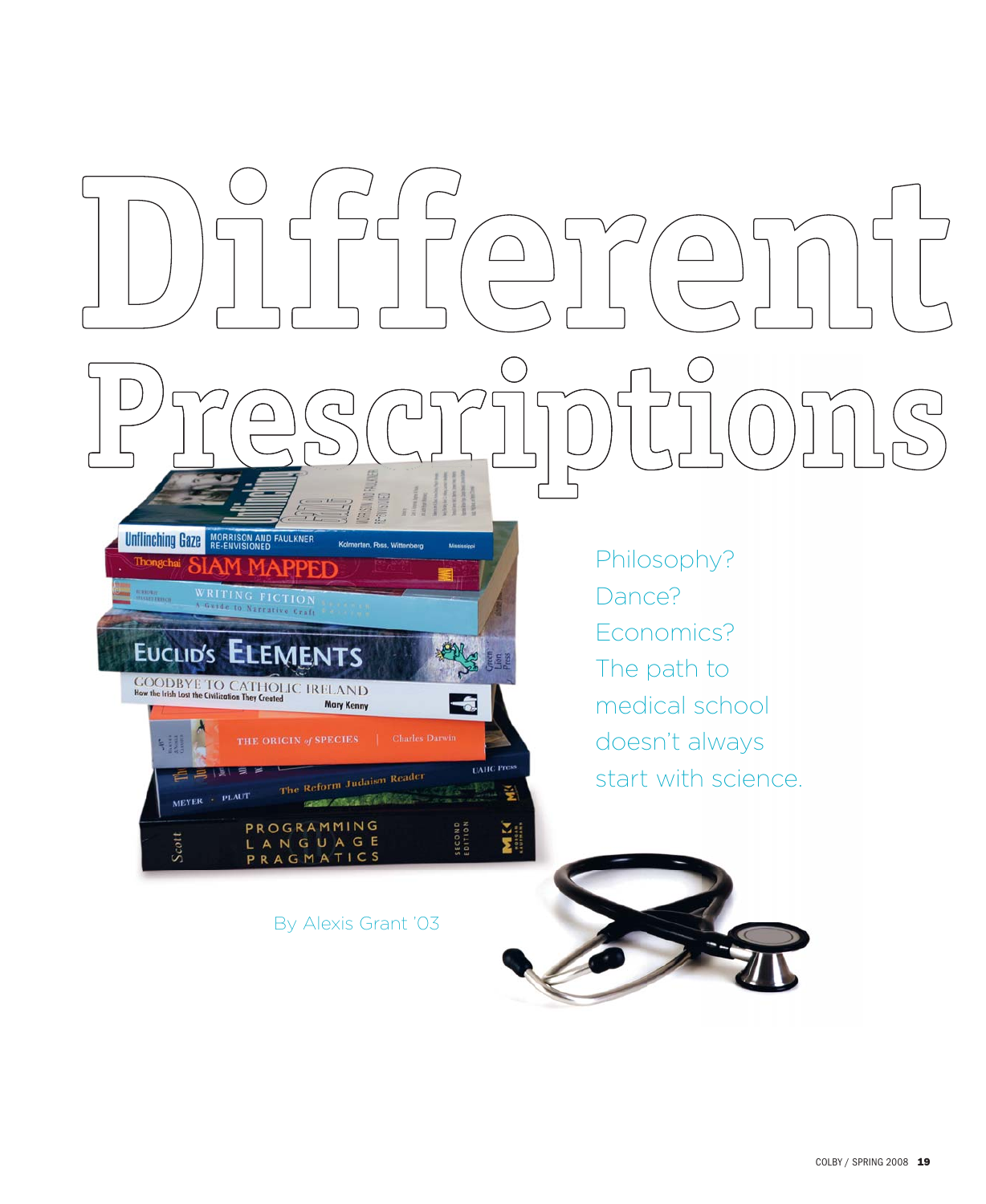**I** classroom, Emily Heiss Roan '97 makes n the hospital that has become her latest rounds daily, checking on patients, implementing skills she learned during four years in medical school.

Now a first-year resident at New England Medical School in Boston, Roan also uses a less obvious set of skills—skills she gained at Colby, where she majored in a seemingly unrelated discipline: religious studies.

Roan's background in religion adds an important dimension to her treatment of patients, she said, because she understands how to connect with them spiritually. "I think it's just so relevant to medicine, because it has to do with people's attitudes toward the world and themselves and faith," she said. "Medicine really is dealing with issues of life and death."

Roan is part of a cohort that medical school administrators say they're happy to cultivate: students with humanities backgrounds.

She's still in the minority. Most aspiring doctors who graduate from Colby still focus primarily on science during their years on Mayflower Hill. But about a quarter of those who apply to medical school have some sort of humanities major on their résumé.

Of the 47 Colby students and graduates who applied to begin medical school in 2006 —the largest number ever—at least nine were non-science majors, according to the College's Office of Career Services. "It's still a majority, by far, who were biology or chemistry majors, no question about it," said Cindy Parker, senior associate director of career services. "But is [medical school] available and accessible to a non-science major? Absolutely."

Nationwide, students who major in humanities as undergraduates are becoming more attractive to medical school admissions committees, said Gwen Garrison, assistant vice president of student and application studies for the Association of American Medical Colleges. Medical schools want students who can both excel in their studies and become people-friendly doctors, she said, and humanities majors are likely to have had experiences that have versed them in compassion.

"All of us, as people, want to go to a doctor who's both competent and compassionate," Garrison said.

Although they attend medical schools all<br>
around the country, most Colby doctors-to-be gravitate toward New England schools. The more popular choices include medical schools at the University of Vermont, Dartmouth College, Boston University, Tufts University, the University of New England, and the University of Massachusetts.

Like most colleges and universities, Colby doesn't offer a premed major. Students who consider themselves premed usu-

*James Albright '92, a pediatric ear, nose, and throat surgeon in Houston, was a government major at Colby.*

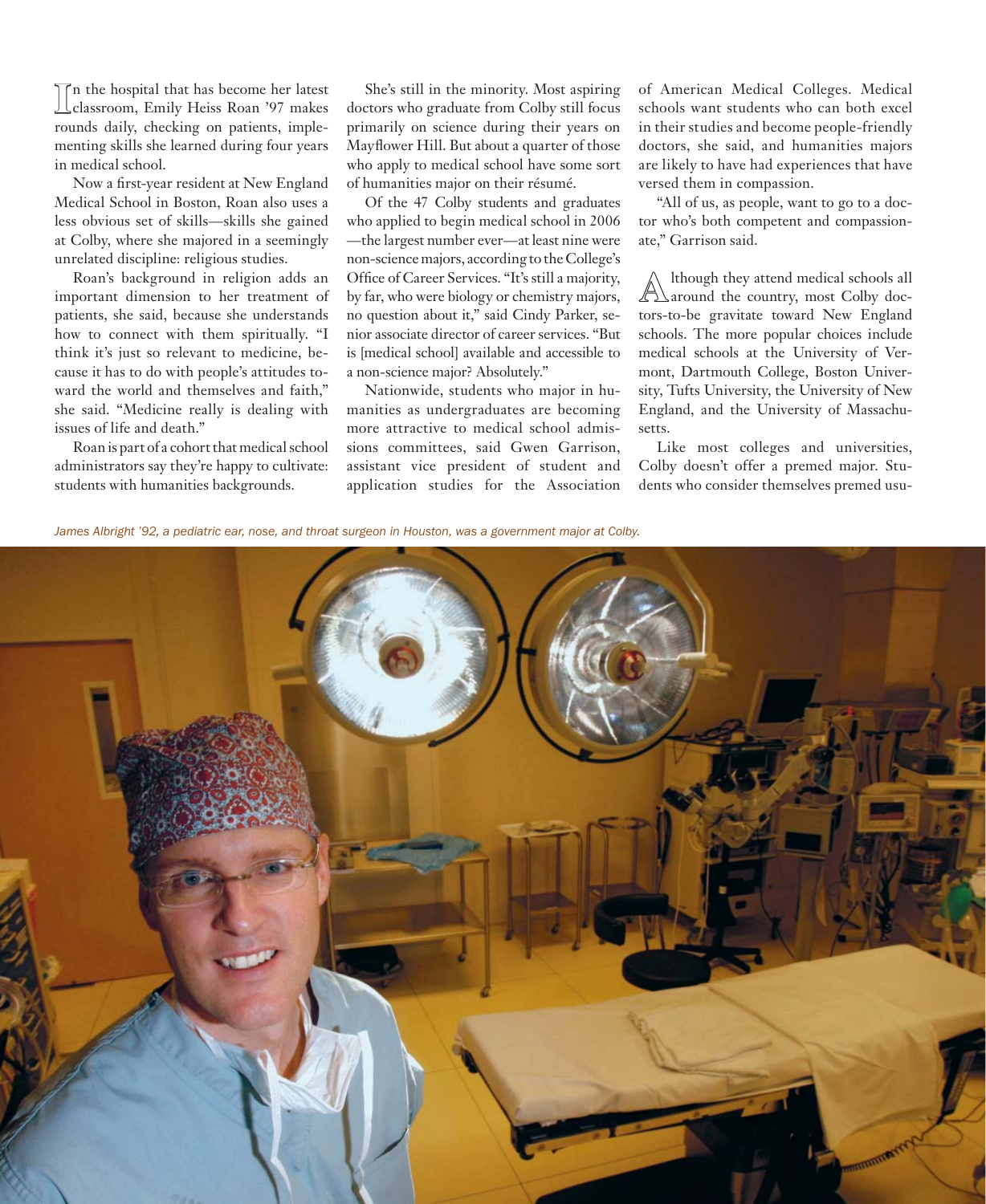ally major in biology or chemistry and fulfill the basic requirements for medical school while working their way through the major. Most medical schools require a minimum of a year each of biology, chemistry, organic chemistry, and physics. Some also require a year of math, others a year of English. And Colby science majors also benefit from extensive undergraduate research opportunities that increasingly are leading graduates to admission to highly competitive M.D./ Ph.D. programs, faculty members say.

Admissions officers at those schools don't necessarily expect to see a college résumé full of science, said Parker, who also serves as chair of Colby's Health Professions Preparation Committee, which helps students navigate the application process. Instead they look for signs that the student has seriously tested her or his interest in medicine and devoted time to the community, Parker said. At the University of Massachusetts Medical School, in Worcester, entering classes are typically made up of half science majors and half non-science majors, said John Paraskos, associate dean of admissions. "We don't see any huge difference in the grades, and some of our best graduates are people who just took the bare minimum of biology and chemistry in undergraduate school," said Paraskos, whose son graduated from Colby in 1991. "When people ask me, 'Should I be a [science] major?' I tell them, 'Absolutely unless there's something else that attracts your attention more.'"

A liberal arts college offers myriad opportunities, both academic and extracurricular —for humanities, social-science, interdisciplinary and science majors. Kevin Selby '05, now a third-year student at Harvard Medical School, took the premed route, majoring in chemistry. Because he attended a liberal arts school, he said, he was able to delve into other interests, including a minor in music and rowing for the crew team.

Liberal arts students tend to have multiple interests, which medical school administrators expect. At Dartmouth Medical School, about a third of students are non-science majors, said Andrew Welch, director of admissions. "We don't care what the student majors in," Welch said. "Most of the students who make it through a place like Colby and

## *Getting In*

The percentage of applicants from Colby accepted to medical school is increasing steadily, up 12 percent from a decade ago.

A record 47 students and alumni applied to enter the medical school class beginning in 2006, with 68 percent accepted. That is 21 points over the national acceptance rate of 47 percent.

Impressive, when you know how competitive med schools are. But delve into the murky world of admissions statistics and you will find colleges that boast admissions rates nearing 100 percent. How can that be?

Well, it depends on which applicant a college cares to claim.

Colby's method is straightforward, according to Vice President and Dean of Faculty Ed Yeterian, former chair of the Health Professions Preparation Committee. The number of applicants admitted is divided by the total number of students who applied.

All current and recent Colby students planning to apply to medical school are told what the committee thinks of their chances, and letters of recommendation are "appropriately frank," Yeterian said.

And other colleges? Some "pick winners" in advance, Yeterian said, support only those students as applicants, and then claim high acceptance rates. Colby supports each and every applicant to the fullest possible extent, he said.

"I can recall numerous times when we supported an applicant who had 'low numbers' by national standards (i.e., an academic record that seemed marginal), but who was strong in other ways, and then had the pleasure of seeing that student admitted and becoming a successful physician," Yeterian wrote in an e-mail. "In short, our way of reporting our admit rate to medical school is consistent with the way that we support all of our students as they work toward their professional goals."

With that in mind, here are more numbers from Colby's Office of Career Services for medical school classes entering from 2002 to 2006:

- 78 percent of Colby applicants majored in science: biology, chemistry, biochemistry, psychology, and physics. Biology was the most common major, with 100 applications out of a total of 156.
- Of the 45 humanities majors applying to medical school, nine majored in a foreign language, seven in English, and seven in history.
- 67 percent of science majors were admitted, and 64 percent of non-science majors got in.

—*Gerry Boyle '78* 

through our admissions process are going to be just fine."

And those future doctors go through Colby in different ways.

Michelle Stone '05 started at Colby expecting to be in the premed group. The daughter of two doctors, she had planned to major in biology to prepare for medical school. But early in her first year, she realized she had other interests she wanted to pursue and declared a very different focus: Spanish literature. "I knew that I wanted to go to medical school—that had been the plan all along—so I figured I should do other stuff that I wanted to do, since I was at a liberal arts college," she said.

Stone managed to feed both interests: she

studied Spanish, spent a semester in Ecuador, and also fulfilled basic premed science requirements. But instead of taking the Medical College Admission Test (MCAT) during her junior year, a necessary step to go directly to medical school from Colby, Stone took the test during her senior year, with plans to take a year off.

She worked as a ski instructor (among other things) in Colorado before entering the University of New England College of Osteopathic Medicine in Maine, where she's now in her second year.

"I could have taken more science classes at Colby and been better prepared," Stone said. "In the long run, I think it's not going to make a difference."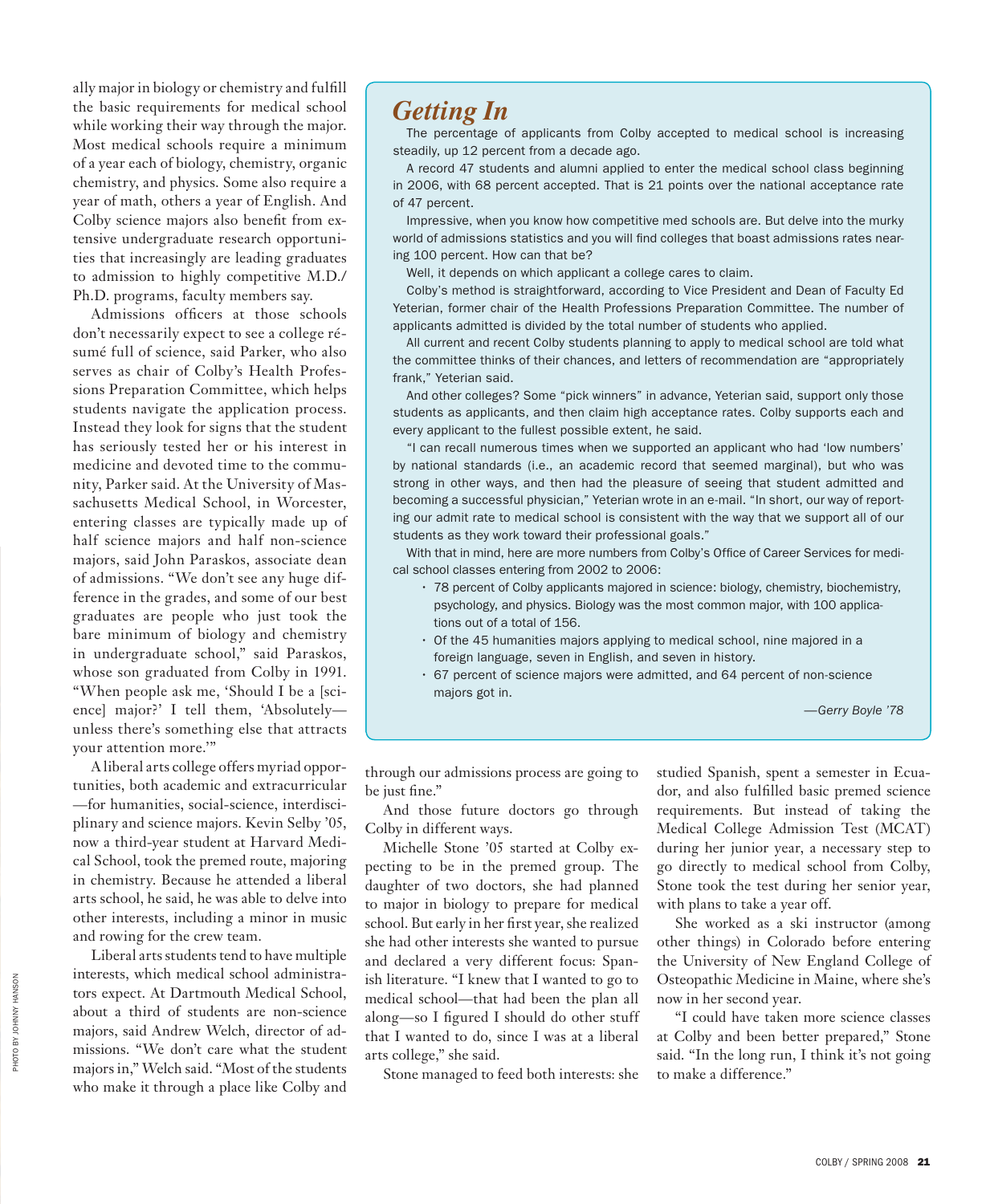There are a variety of ways to meet medi-<br>cal school science requirements without majoring in biology or chemistry. Some students take only basic science courses and major in another subject, while others skip hard sciences altogether and hope to acquire that knowledge later.

Most humanities-majors-turned-medicalstudents interviewed for this story said they don't have problems keeping up with their science-major peers, despite having taken fewer science classes before medical school. But not all.

"Right now I definitely feel like I'm at a disadvantage not being a science major," said

blond hair, wheeled herself into Albright's operating room mid-morning in a red toy car, her feet propelling her toward the room where she would receive anesthesia. In just 10 minutes, Albright had inserted tubes in her ears and removed her adenoids. That will help her hear and breathe better and avoid the persistent ear infections that had plagued her over the last year, he said.

How does his government major help him now? It helped make him a strong writer, a skill he said some doctors lack. But most important, he said, is the way it helps him communicate with his patients and their parents.

Albright fulfilled his basic science re-

swer," Clark said. "It was a matter of degree —how much you knew."

But at medical school he either knows the answer or he doesn't. Though his first trimester was tough, Clark said that, once he figured out how to manage his time and sort through the tremendous amount of information he was expected to learn, he did well.

Medical school is a challenge for nearly everyone, regardless of the route taken to get there. Some say it's the complexity of the material; others point to the huge volume of information. "Medical school is very difficult," said Nick Markham '04, a third-year student in the M.D./Ph.D. program at Van-

<sup>66</sup>II think I'm one of the only med students who thinks they **worked harder in undergrad. Other guys, even from Ivy League schools, are struggling with the load,**  but I think it's pretty manageable.<sup>99</sup>

> biology major Doug Melzer '03, second-year student, University of Colorado School of Medicine

Kate Ginty '03, an environmental policy major who started at the University of Pennsylvania School of Medicine last fall. "But I think all that's going to even out within the next month or two."

Recognizing this trend, Colby recently began offering a course called Medical Biochemistry, intended for non-chemistry majors who are considering medical school. Some may decide that medicine is not for them. That can be a good thing, because the physician's life is not something to enter into without deliberation.

James Albright '92, now a pediatric ear, nose, and throat surgeon in Houston, began practicing after medical school, a five-year residency, and a two-year fellowship. "It's a long road," said Albright, a government major. "My twenties were pretty much taken up with training and school. It was eleven years after Colby before I could collect a paycheck."

Albright sees patients three days a week at his private practice in Houston and spends two days a week in the operating room at Texas Children's Hospital. On a recent workday, one of his patients, a toddler with

quirements at Colby, and he chose to go directly to medical school afterwards. But he's in the minority for Colby graduates: nearly three quarters of those who attend medical school take at least a year off before starting the long process of becoming a doctor. "We have many students who have known they are going to apply to medical school, but they choose to work for several years before they do it," Parker said.

Nationally, the average age of students entering medical school is 24, according to the Association of American Medical Colleges. Once enrolled, medical students take about two years of classes before the transition into clinical rotations. The workload and schedule can be challenging in a variety of ways. Tim Clark '03, a second-year student at the Philadelphia College of Osteopathic Medicine, said his biggest adjustment was learning to take multiple-choice tests. As a history major at Colby (he also worked for the ambulance service in Waterville while an undergraduate), most of his Colby exams were short answers or essays.

"At Colby, you never *didn't know* the an-

derbilt University School of Medicine and a biology major at Colby. "Anyone who tells you otherwise isn't working hard enough."

Indeed, medical school doesn't leave much time for anything else. Once students become residents, they work 12- and 18-hour days, with some shifts going even longer.

Christy Person Cummings '02, a French literature and biology major who is now a second-year pediatric resident at Yale-New Haven Children's Hospital, said she has moments when she realizes all her hard work was worth it. "Sometimes after a thirty-hour shift you get to play with a newborn baby and [be with] their parents," she said, "and you realize why you're doing [medicine]."

And yes, Cummings still uses her French. In fact, her language skills make her a better doctor, she said, because she can communicate with non-English speaking patients who visit the clinic.

There are, of course, plenty of aspiring doctors who make their way to medical school the traditional way—the majority who tackle a full load of biology and chemistry at Colby. And they say they are well pre-